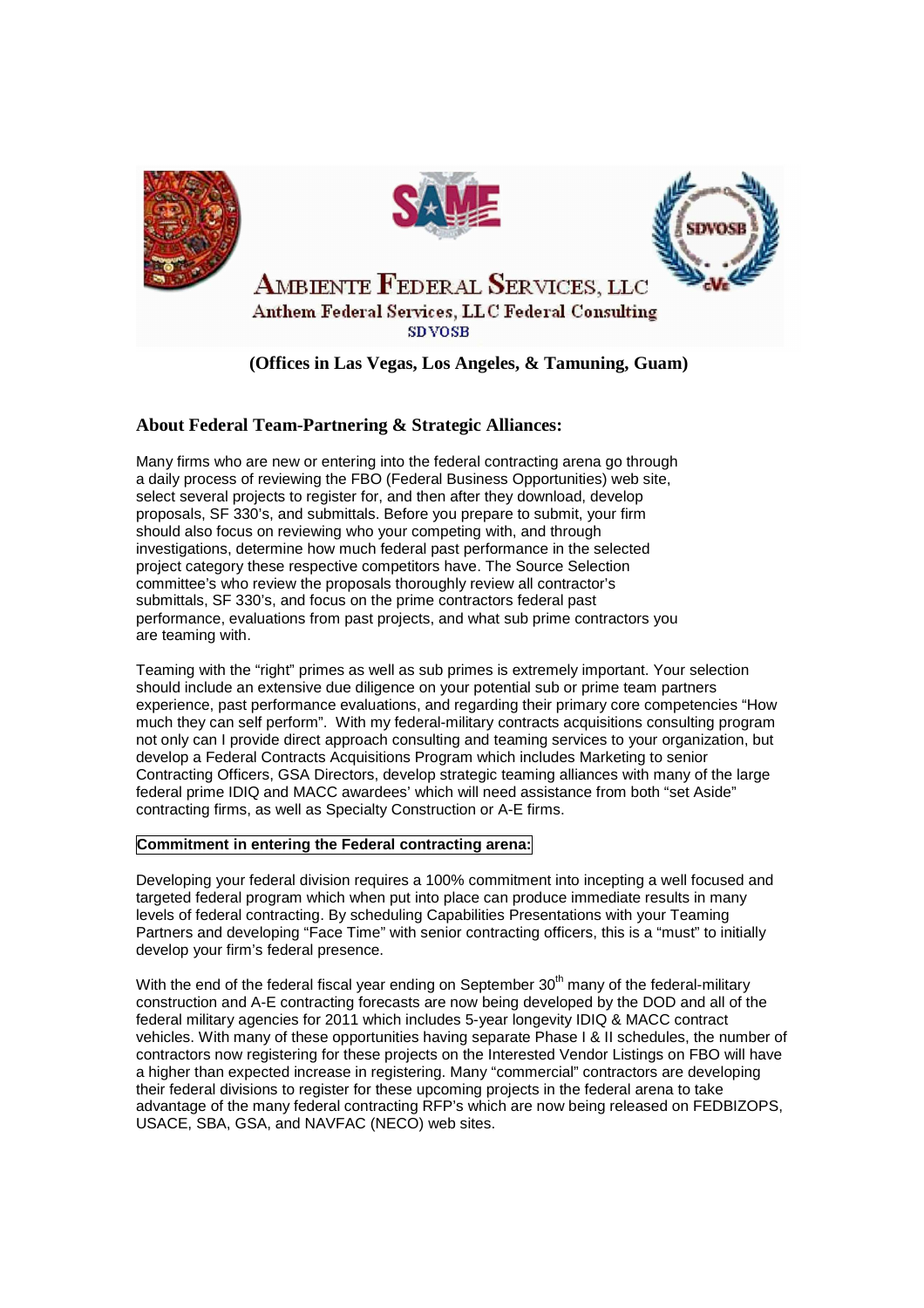About Ambiente Federal Services, LLC:



Ambiente Federal Services, LLC: Teaming for Okinawa, Guam, & the Pacific Rim http://agc-lv.officialbuyersguide.net/Listing.asp?MDSID=ALV-758&AdListingID=774434

Marc Pacino's Federal Experience: http://www.linkedin.com/pub/marc-pacino/8/79a/91a

Ambiente Federal Services, LLC, a SDVOSB-MBE, Hub Zone Design Build construction contractor with multiple disciplines which specifically focuses on federal design build/design engineering contracting opportunities within the federal, municipal, and PWD divisions. AFS has developed ongoing teaming alliances with large federal prime and select set aside sub prime contractors both in CONUS and the Pacific Rim (Guam) to focus on MILCON Transformation, BRAC and ARRA-Stimulus projects specific BOS, new construction IDIQ contract vehicles, and SDVOSB, MBE-Hub Zone and set aside opportunities.

Disciplines: GC, MEP, Electrical Distribution, Seismic Retrofits, Underground Utilities Interior/Exterior Renovations, Vertical-Horizontal, Environmental Division, Design Build Construction, BOS & Facilities Maintenance & Management.

Ambiente has the core competencies and capabilities to "self perform" approx. 35%-45% of our primary services to our federal clients. Ambiente Federal's core capabilities: General Construction, MEP, Electrical Distribution.

Here are some of the military bases I have focused on or provided services to:

CONUS & OCONUS: Japan, Okinawa, Guam, Korea, & the Pacific Rim

USACE: Los Angeles/Sacramento, St. Louis, Louisville, New York, Fort Worth, Honolulu, Far East Districts, ACA-Fort Hood, Fort Sam Houston, USACE-Camp Zama (Japan), Fort Bliss, NAWS-China Lake, Navy, South Div, NAS-Fallon, NAS-Lemoore, ACA-Pentagon, ACA-Ft. Meade, Andrews AFB, Shaw AFB, MCAS-Miramar, March ARB, NAVFAC SW Div, NAVFAC NW, NAVFAC SE, NAVFAC Washington Shipyard, NAVFAC- Hueneme-Pt Mugu, 4th Marine Logistics Group, New Orleans, LA, Fort Wainwright, Malmstrom AFB, Elmendorf AFB, Eglin AFB, Tyndell AFB, Patrick AFB, Homestead AFB, NAS Pensacola, NAS South Division, 29 Palms-Pt. Camp Pendleton, NAVFAC-Marianas (Guam) Kadena AFB, Yokota AFB, Misawa AFB's-Japan/Okinawa, Camp Butler MCB, Iwakuni, NAF Atsugi, Pacific Air Forces, PACAF MCAS Miramar-Yuma-Barstow-Army Nat'l Training Center at Ft. Irwin, CA, AFCEE Brooks City Base, March, Beale, Hill, Travis, Los Angeles AFB's Luke AFB, Nellis AFB, Tonopah, , USDA, USACE-High Desert (Palmdale, CA), Army Corps, Ft. Shafter, HI, NAVFACENGCOM Pearl Harbor, HI, MCAS-Kaneohe, Barking Sands PMRF, NAVFAC-Kauai